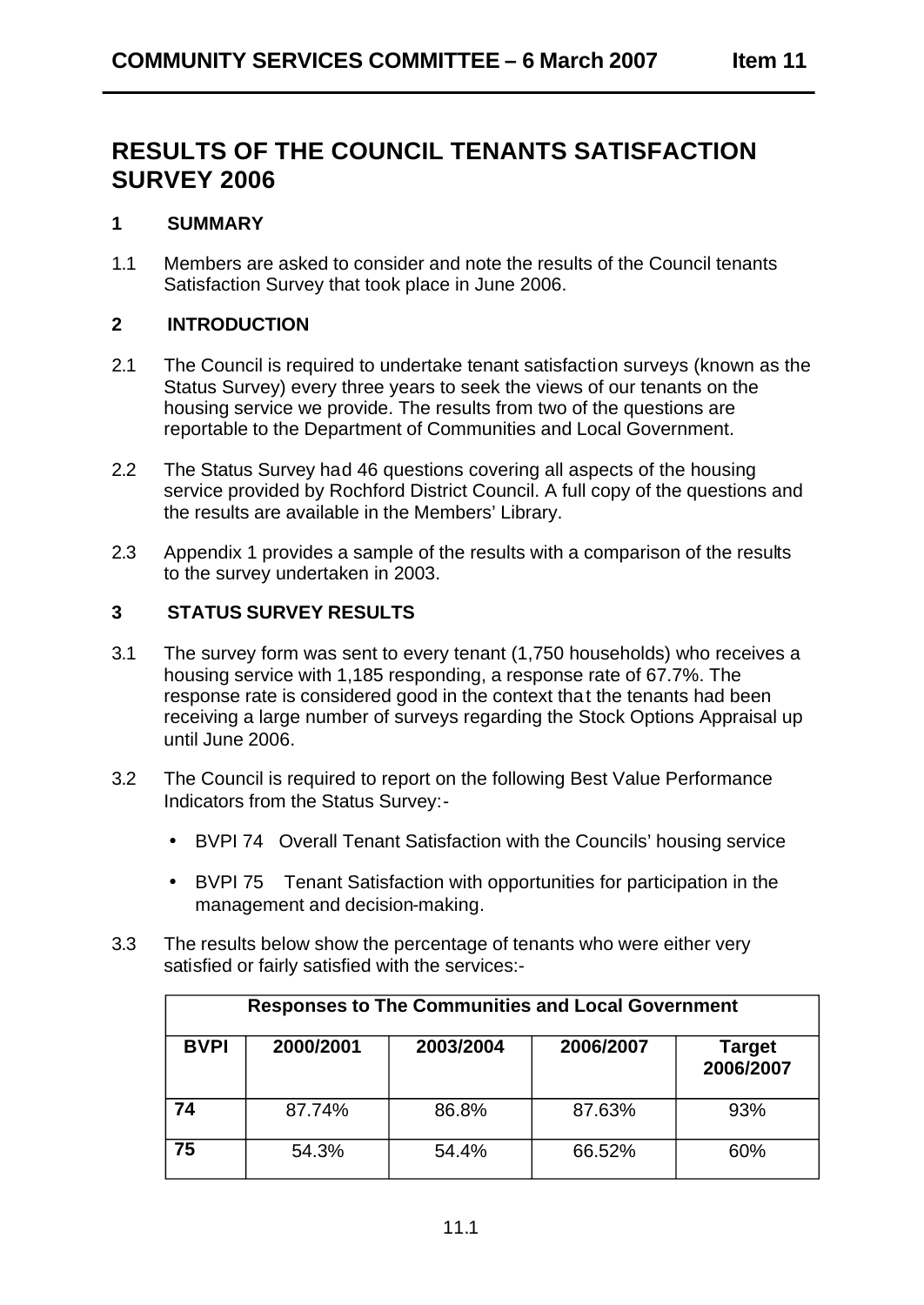- 3.4 The table above demonstrates that there is consistent satisfaction with the Council's overall housing service. There is a marked improvement on tenants' perception that they have had greater opportunities for participation in the management and decision-making. This reflects the work undertaken on development of the Tenant Compact and on the stock options appraisal. The work of the Tenant Participation Officer on these and other projects has led to much greater tenant involvement.
- 3.5 The sample of the results from the Status Survey detailed in Appendix 1 highlight a general downward trend in the satisfaction with the condition of the properties, repairs and maintenance and quality of the work undertaken on the tenants' homes. The Large Scale Voluntary Transfer of Housing Stock (LSVT) intends to address the fa lling dissatisfaction through the major works planned and improved procurement of contracts. Discussions in the option appraisal process of what could be achieved, given the necessary resources, may have raised expectations and affected perceptions of cur rent standards. The Housing Operations team conducts regular reviews of customer opinion about the repairs and maintenance service and this has consistently shown high levels of satisfaction.
- 3.6 There is a general upward trend for tenants feeling that we kept them informed, involved them in decisions, and provided opportunities for participation.
- 3.7 One significant improvement in the results was on the question; "Have you heard of the Tenant Participation Compacts". The response "Yes" to this question increased by 40% in 2006 from the 2003 results.
- 3.8 All the figures are subject to final validation and audit by the Audit Commission and there may be some slight changes as a result of that process.

## **4 RISK IMPLICATIONS**

#### **Reputation Risk**

- 4.1 When carrying out inspections of Housing Services the Audit Commission notes results of satisfaction surveys. Poor satisfaction results will have an impact on the rating that the Council would receive.
- 4.2 The Council are required to publish results from their Tenant Satisfaction Surveys and this can impact on public perception of the service.

## **Regulatory Risk**

4.3 Best Value Performance Indicators 74 and 75 are amongst those selected by the Audit Commission to evidence performance for Comprehensive Performance Assessment process.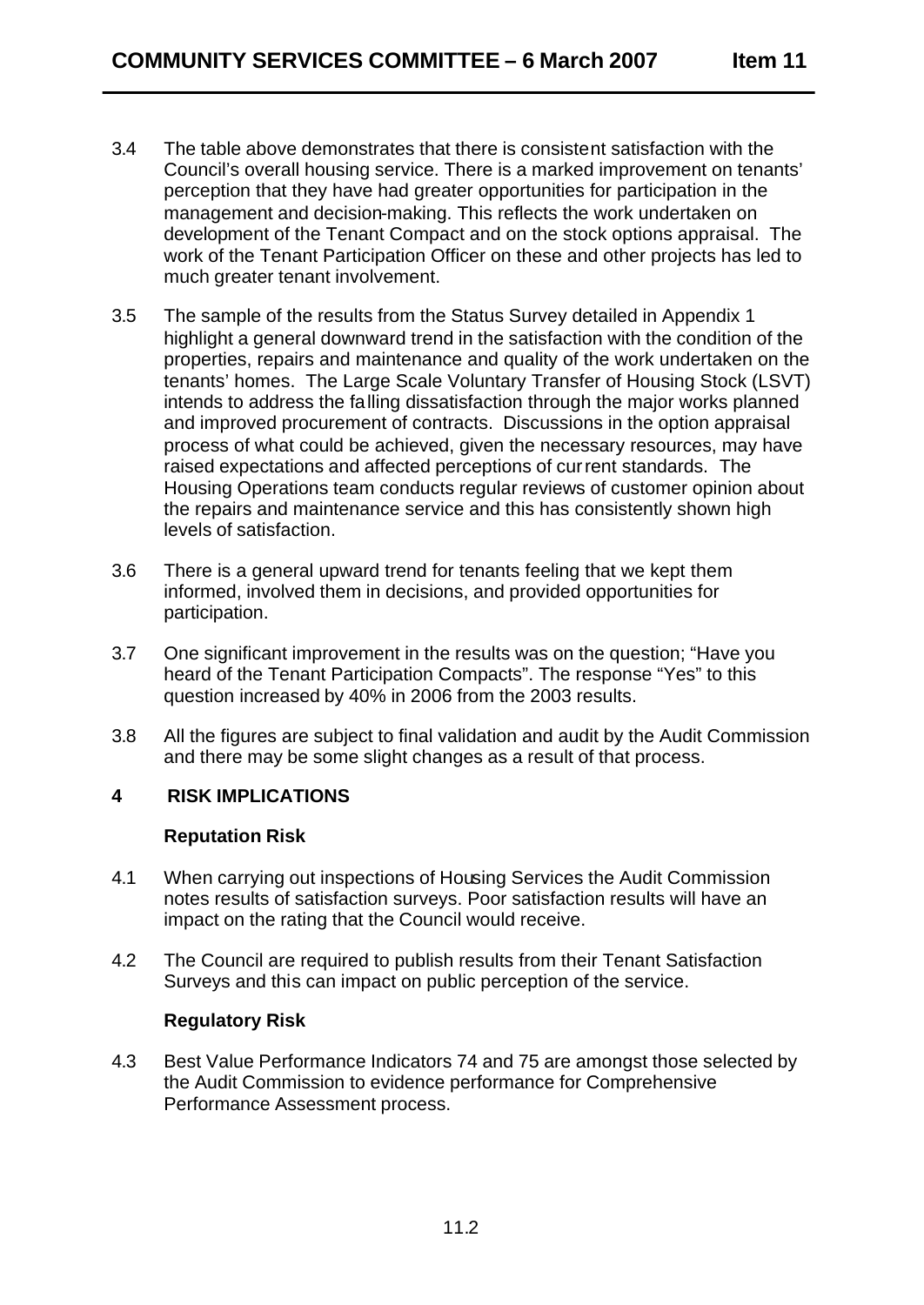## **5 RECOMMENDATION**

5.1 It is proposed that the Committee **RESOLVES** to note the results of the Tenant Satisfaction Survey Results undertaken in 2006 and that a press release be issued detailing these results.

Graham Woolhouse

Corporate Director (External Services)

## **Background Papers:-**

None

For further information please contact Sarah Schofield on:-

Tel:- 01702 318064 E-Mail:- sarah.schofield@rochford.gov.uk

If you would like this report in large print, braille or another la nguage please contact 01702 546366.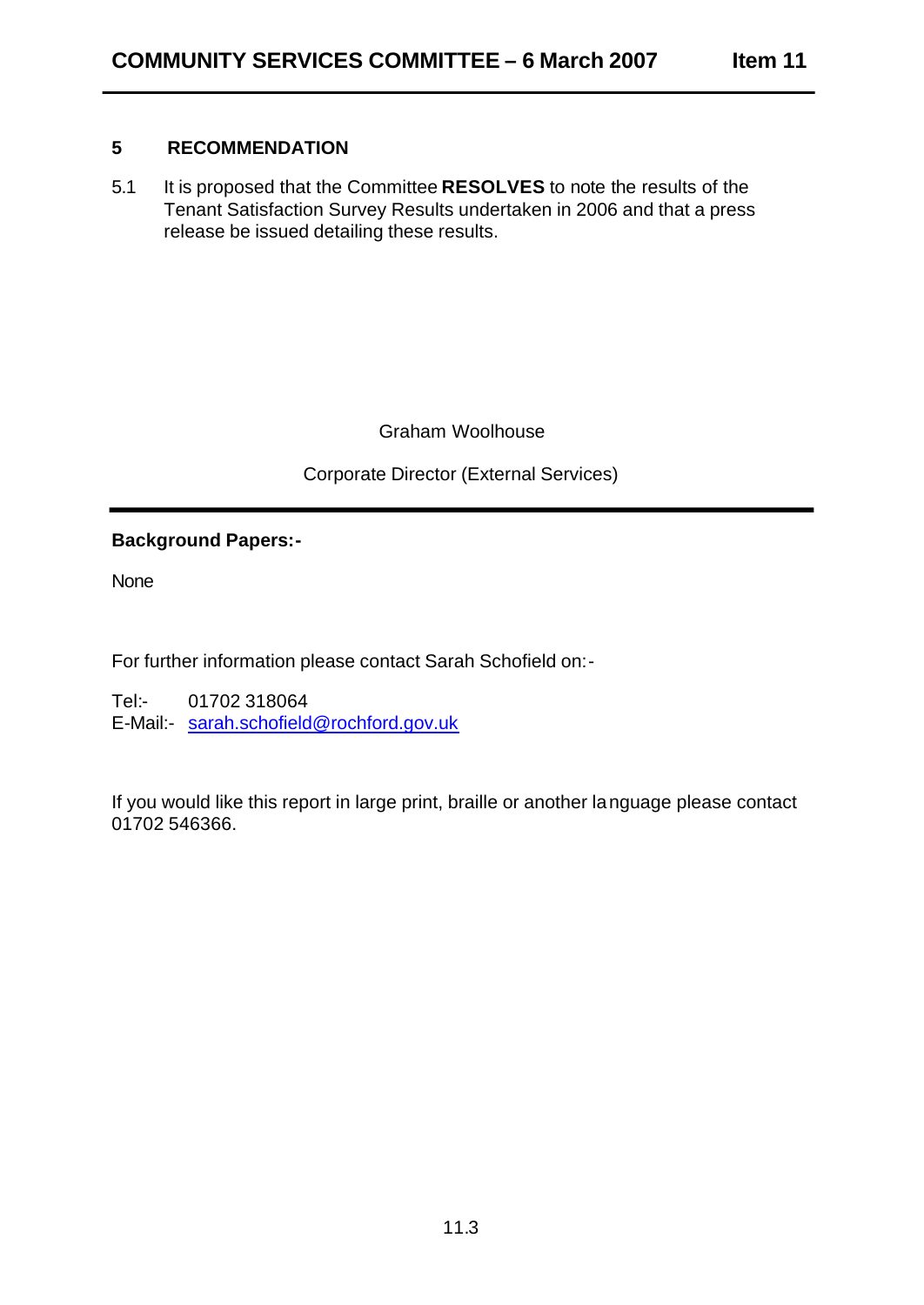# **Appendix 1**

| Sample of the Results from the Status Survey Results Undertaken in<br>2006 |                            |                                             |                                                                                                  |
|----------------------------------------------------------------------------|----------------------------|---------------------------------------------|--------------------------------------------------------------------------------------------------|
| <b>Question</b>                                                            | <b>Choice of Answers</b>   | <b>Results from</b><br>2006<br>(Percentage) | <b>Very Satisfied or</b><br><b>Fairly Satisfied</b><br><b>Upward or Downward</b><br><b>Trend</b> |
|                                                                            |                            |                                             | <b>From 2003</b>                                                                                 |
| How satisfied are you<br>with the overall                                  | Very satisfied             | 44.07                                       |                                                                                                  |
| service from your<br>landlord?                                             | <b>Fairly satisfied</b>    | 43.56                                       | Up by                                                                                            |
|                                                                            | <b>Neither</b>             | 7.65                                        | 0.81%                                                                                            |
|                                                                            | <b>Fairly dissatisfied</b> | 2.84                                        |                                                                                                  |
|                                                                            | Very dissatisfied          | 1.89                                        |                                                                                                  |
| Does your rent<br>represent good or                                        | Very good value            | 48.20                                       |                                                                                                  |
| poor value for                                                             | Fairly good value          | 40.72                                       | Up by                                                                                            |
| money?                                                                     | <b>Neither</b>             | 8.85                                        | 2.69%                                                                                            |
|                                                                            | Fairly poor value          | 1.55                                        |                                                                                                  |
|                                                                            | Very poor value            | 0.69                                        |                                                                                                  |
| <b>Overall, how satisfied</b><br>are you with your                         | Very satisfied             | 54.12                                       |                                                                                                  |
| accommodation?                                                             | <b>Fairly satisfied</b>    | 36.08                                       | Up by                                                                                            |
|                                                                            | <b>Neither</b>             | 5.07                                        | 0.28%                                                                                            |
|                                                                            | Fairly dissatisfied        | 3.09                                        |                                                                                                  |
|                                                                            | Very dissatisfied          | 1.63                                        |                                                                                                  |
| How would you                                                              | Very good                  | 30.9                                        |                                                                                                  |
| describe the general<br>condition of this                                  | Fairly good                | 56.64                                       | Down by                                                                                          |
| property?                                                                  | Neither good nor poor      | 7.76                                        | 0.62%                                                                                            |
|                                                                            | Fairly poor                | 4.22                                        |                                                                                                  |
|                                                                            | Very poor                  | 1.29                                        |                                                                                                  |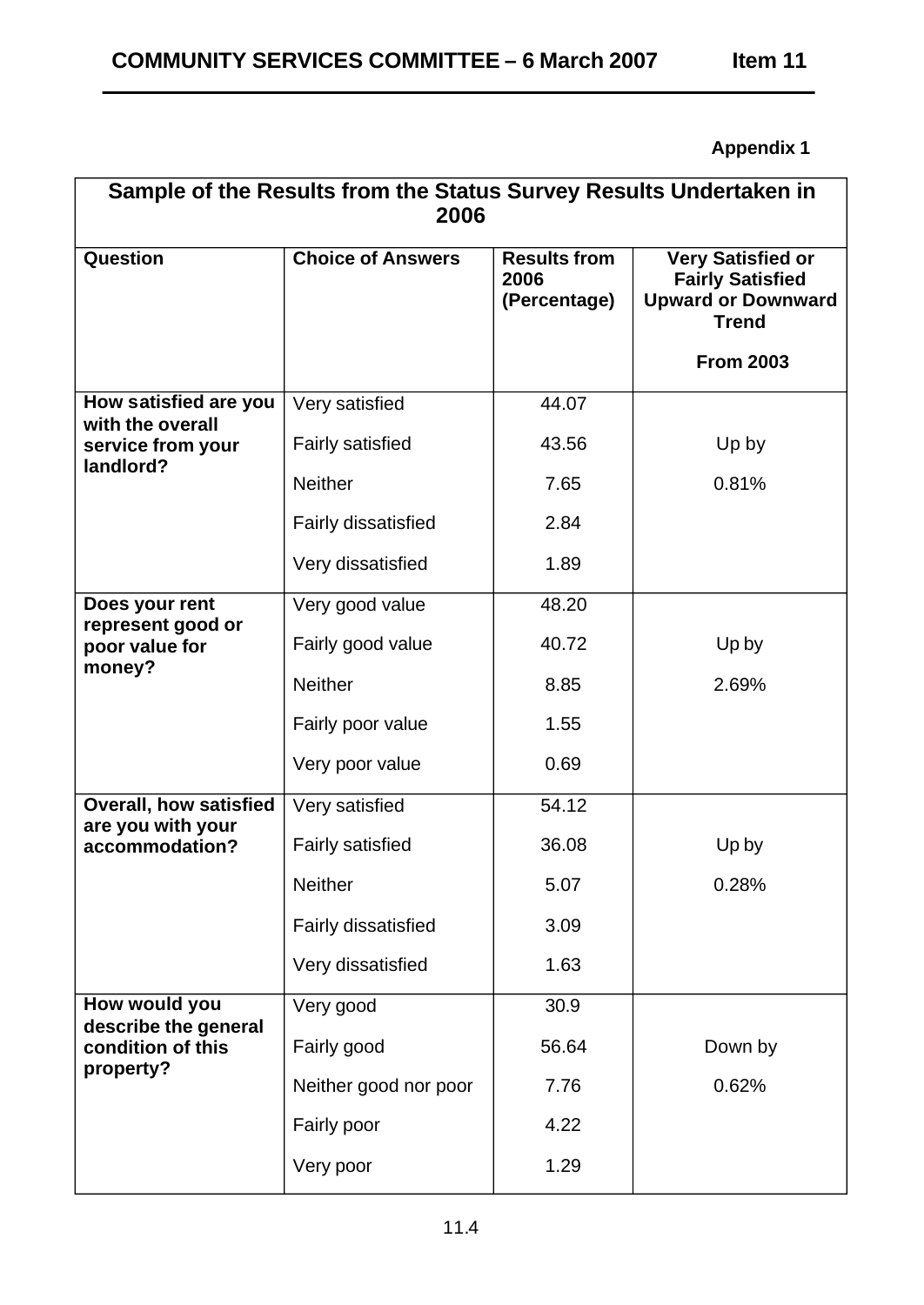| <b>How satisfied or</b>                    | Very satisfied             | 52.16 |         |
|--------------------------------------------|----------------------------|-------|---------|
| dissatisfied are you<br>with this          | <b>Fairly satisfied</b>    | 36.12 | Up by   |
| neighbourhood as a<br>place to live?       | <b>Neither</b>             | 7.41  | 0.81%   |
|                                            | <b>Fairly dissatisfied</b> | 2.59  |         |
|                                            | Very dissatisfied          | 1.72  |         |
| If you have been in<br>contact with your   | Satisfied                  | 74.67 |         |
| landlord over the last                     | <b>Dissatisfied</b>        | 15.27 | Down by |
| 12 months, how<br>satisfied were you       | <b>Neither</b>             | 8.24  | 0.20%   |
| with the outcome?                          | Can't remember             | 1.82  |         |
| How satisfied are you<br>with the way your | Very satisfied             | 38.37 |         |
| landlord deals with                        | <b>Fairly satisfied</b>    | 44.14 | Down by |
| repairs and<br>maintenance?                | <b>Neither</b>             | 7.43  | 1.67%   |
|                                            | Fairly dissatisfied        | 4.37  |         |
|                                            | Very dissatisfied          | 3.32  |         |
|                                            | No opinion                 | 2.36  |         |
| Thinking about your<br>last repair, how    | Very good                  | 40.88 |         |
| would you rate the                         | Fairly good                | 23.11 | Down by |
| overall quality of the<br>work?            | Neither                    | 9.12  | 17.50%  |
|                                            | Fairly poor                | 4.38  |         |
|                                            | Very poor                  | 3.89  |         |
|                                            | No opinion                 | 18.62 |         |
|                                            |                            |       |         |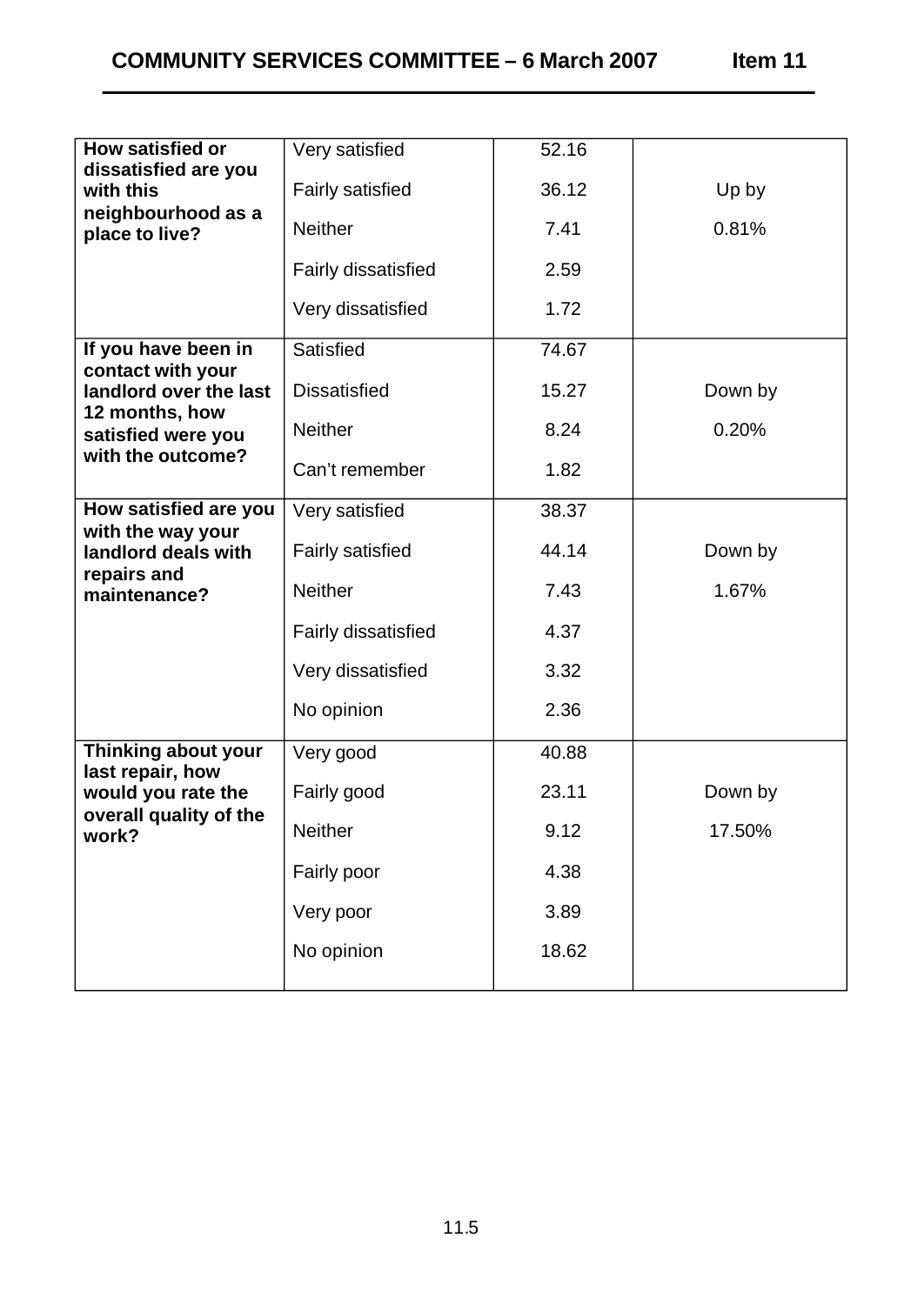| <b>Question</b>                                 | <b>Choice of Answers</b> | <b>Results from</b><br>2006<br>(Percentage) | <b>Very Satisfied or</b><br><b>Fairly Satisfied</b><br><b>Upward or Downward</b> |
|-------------------------------------------------|--------------------------|---------------------------------------------|----------------------------------------------------------------------------------|
|                                                 |                          |                                             | <b>Trend</b>                                                                     |
|                                                 |                          |                                             | <b>From 2003</b>                                                                 |
| How good is your<br>landlord at keeping         | Very good                | 56.46                                       |                                                                                  |
| you informed about<br>things that might         | Fairly good              | 35.08                                       | Up by                                                                            |
| affect you as a<br>tenant?                      | <b>Neither</b>           | 6.28                                        | 5.16%                                                                            |
|                                                 | Fairly poor              | 1.40                                        |                                                                                  |
|                                                 | Very poor                | 0.79                                        |                                                                                  |
| <b>How much account</b><br>does your landlord   | A lot                    | 37.02                                       |                                                                                  |
| take of your views                              | A little                 | 36.42                                       | Up by                                                                            |
| when making<br>decisions?                       | None at all              | 5.54                                        | 5.60%                                                                            |
|                                                 | No opinion               | 21.02                                       |                                                                                  |
| <b>How satisfied or</b><br>dissatisfied are you | Very satisfied           | 31.11                                       |                                                                                  |
| with the                                        | <b>Fairly satisfied</b>  | 35.41                                       | Up by                                                                            |
| opportunities for<br>participation in           | <b>Neither</b>           | 15.51                                       | 12.11%                                                                           |
| management and<br>decision-making?              | Fairly dissatisfied      | 1.49                                        |                                                                                  |
|                                                 | Very dissatisfied        | 1.05                                        |                                                                                  |
|                                                 | No opinion               | 15.43                                       |                                                                                  |
| Have you heard of<br>the Tenant                 | Yes                      | 70.19                                       | Up by                                                                            |
| <b>Participation</b><br><b>Compacts?</b>        | <b>No</b>                | 29.81                                       | 40.17%                                                                           |